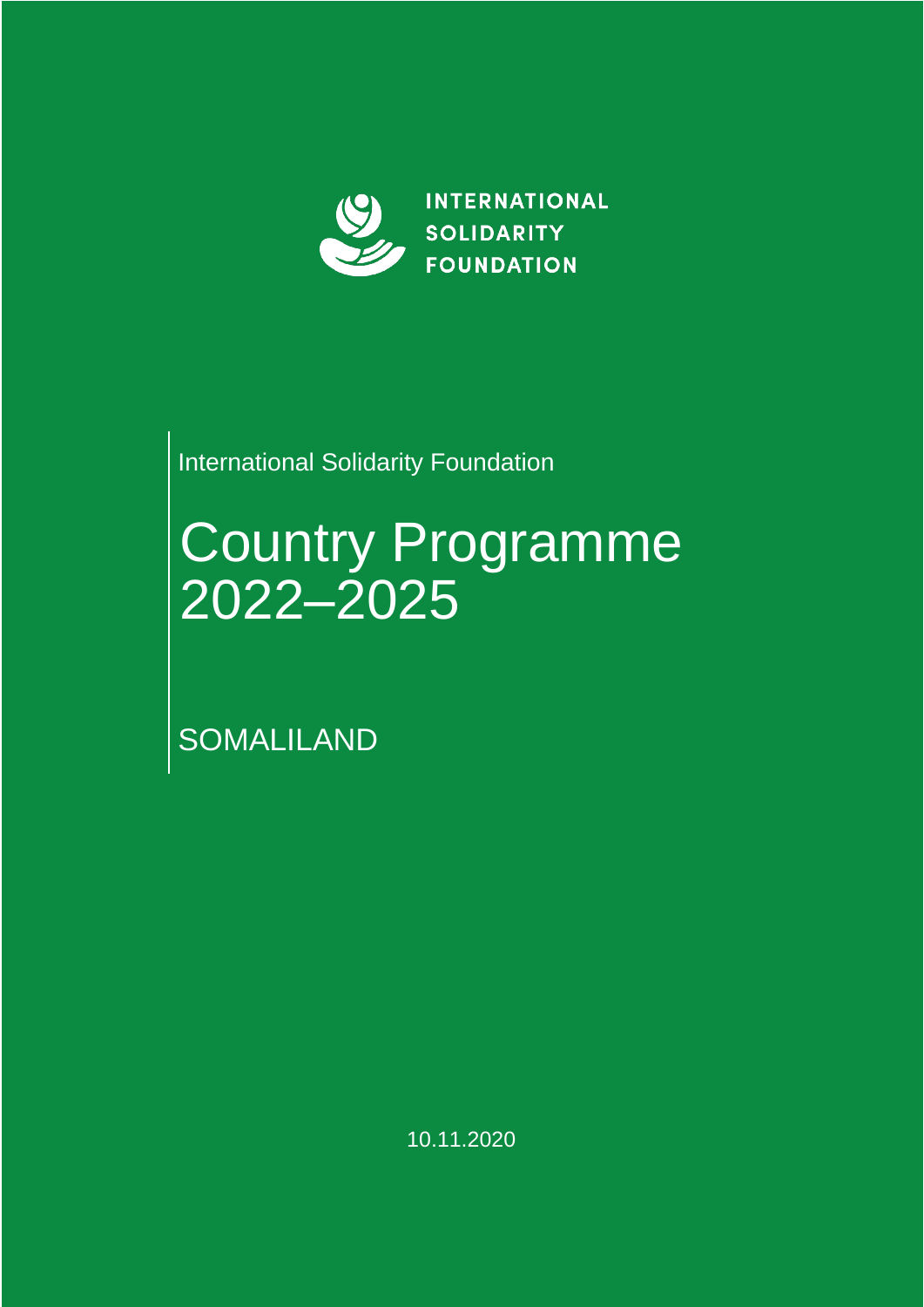# Table of Contents

| 1. |                                                                                     |  |
|----|-------------------------------------------------------------------------------------|--|
| 2. |                                                                                     |  |
| 3. |                                                                                     |  |
|    |                                                                                     |  |
|    |                                                                                     |  |
|    |                                                                                     |  |
|    |                                                                                     |  |
| 4. |                                                                                     |  |
|    | Root causes to FGM, early marriage, and spousal violence in Somaliland 9            |  |
|    | Shocks and stressors that affect women entrepreneurs' livelihood  10                |  |
|    | Effects of identified shocks and stressors to women and their livelihood  11        |  |
|    | The most important causes for women entrepreneurs' vulnerability to overcome shocks |  |
| 5. |                                                                                     |  |
|    | ISF implementation approach to prevent harmful practices and violence against women |  |
|    | ISF implementation approach to promote women's economic role in Somaliland 14       |  |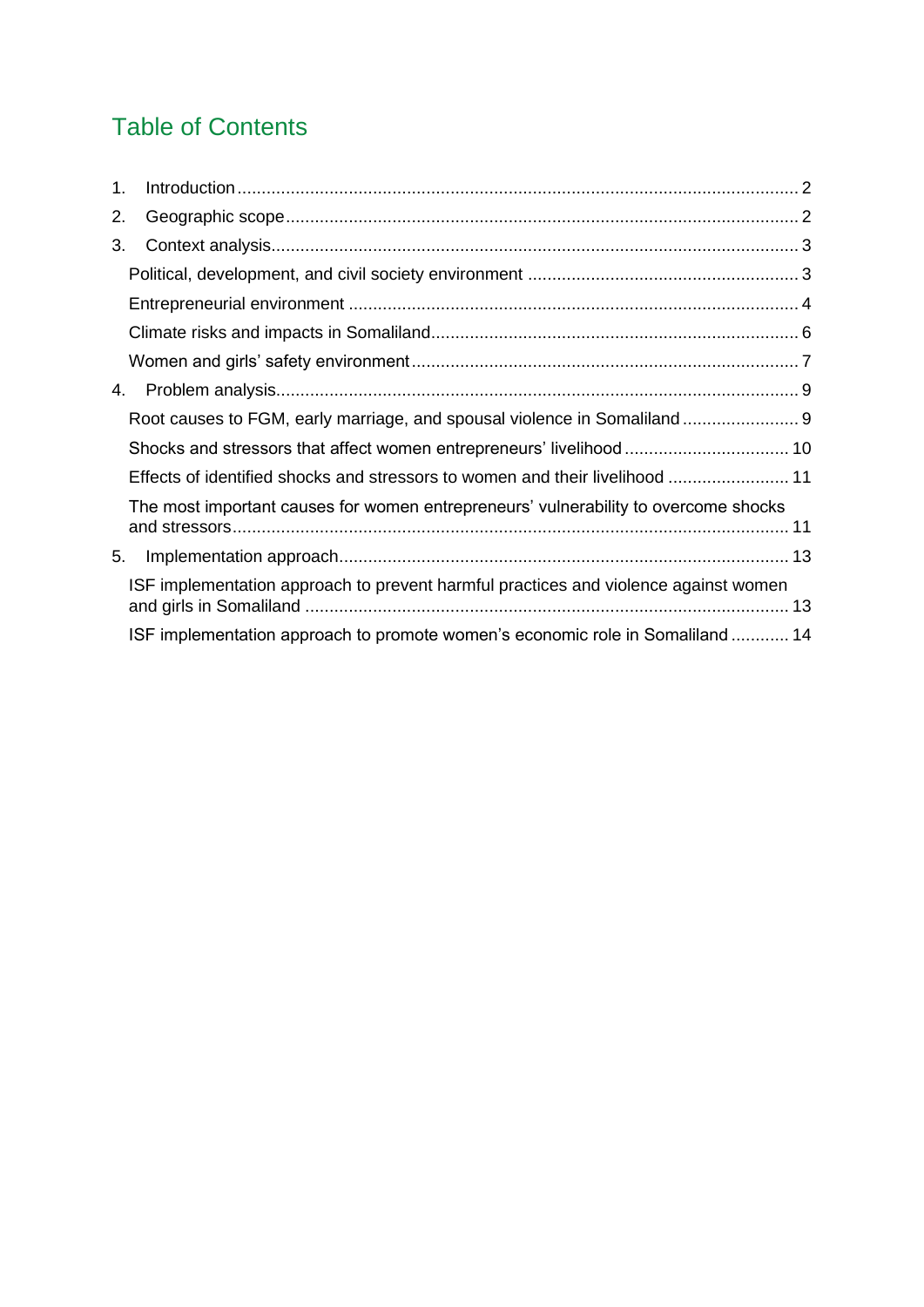## <span id="page-2-0"></span>1. Introduction

The Country Programme builds upon ISF strategy and theory of change (ToC). The purpose of the Country Programme is to:

- Define the geographical scope in each country.
- Describe the context in which ISF operates in each country. The context description is used to describe the operating environment in the ISF Development Programme document.
- Contextualize the problems described in ISF's theory of change and identify the main problems that will be addressed in each country.
- Identify primary actors in each country with whom ISF will work with to achieve its programme goals.
- Describe how ISF's cross-cutting objectives are addressed at the country level.

The Country Programme will guide:

- The selection of ISF implementing partners for the programme period 2022–2025. The calls for proposal to select partners will be based on the Country Programmes and ISF Theory of Change.
- Annual planning for Country Teams during the programme period.
- Project planning for ISF and partners.

## <span id="page-2-1"></span>2. Geographic scope

**Togdheer region** (specifically Burao and Oodwayne districts and the neighbouring Sheikh district in Sahil region) has been a strategic target location for ISF. This will remain so for ISF's next programme period (2022–2025). Togdheer region is the second-largest region in terms of landmass in the Republic of Somaliland. The region has an estimated population size of approximately 350,000 and the pastoralist way of life is the main livelihood system. It is in the east of Somaliland where it shares borders with Sahil, MaroodiJeex, Sool, and Sanaag regions. In the southwest, the region also shares borders with Ethiopia's fifth region.

There are two types of communities to be considered which are urban and rural settings. For urban, ISF will focus on big towns and will give priority to Burao as the major town of the region. In rural setting, however, ISF will be selective and priority should be given to communities that have the potential for economic activities but require little stimulation to realize their potential.

Burao is a centre of livestock trade, around three million heads per year, which is primarily done with the Arab States in the Arabian Gulf. The region was once earmarked as having the highest per capita concentration of livestock in the Somali peninsula. However, the recurrent droughts, overgrazing, and the decimation of the plant and forest cover for charcoal burning have reduced the livestock herds to a lamentable level that is unsustainable, which threatens the livelihoods of the local populations. Curbing the environmental devastation and effects of climate change is an objective of both the Ministry of Environment and that of agriculture at the regional level.

Another priority area for the new programme period is **Sanaag region** with its huge agricultural potential. Sanaag is the most fertile region of the country. However, a lack of access roads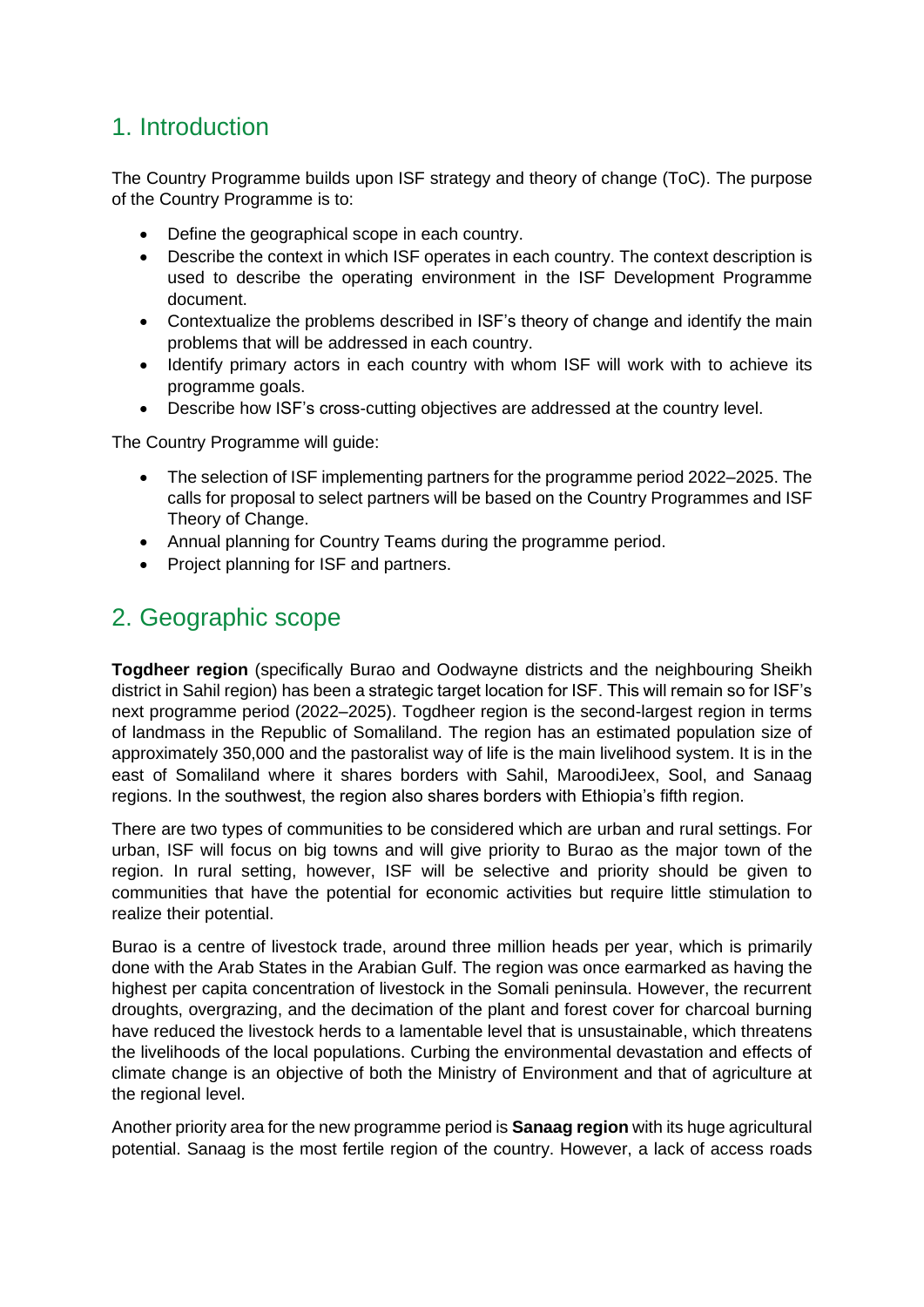and agricultural support (both technical and material support) has delayed realizing their potential.

Sanaag is a remote eastern region of Somaliland, bordered by approximately 380 kilometres of Red Sea coastline to the North facing to Gulf of Aden. The population of Sanaag region is estimated at 270,367 with more than 79 percent living in the rural areas. The region is divided into six districts: Erigavo, Badhan, Las Qoray, Gar Adag, Dhahar and Ceel Afweyn (El Afweyn), with the town of Erigavo as the regional capital. In recent history, the Sanaag region normally maintained a diverse economy, producing and then exporting to other regions. For export, it produced livestock, frankincense, and leather. However, after the outbreak of civil war, Sanaag's economy collapsed from a loss of markets and dilapidated infrastructure, and lack of investment. The livestock import ban imposed by Gulf countries (Sanaag's largest export market) destroyed the economy of the region. Currently, the main economic activity is subsistence livestock rearing. Sanaag region lacks an adequate transport, communication and infrastructures, leading to a chronic lack of public services.

A perpetual and severe drought in Sanaag has resulted in 80 percent or greater loss of livestock. Over a 15-year period of analysis, from 1988–2003, there was a 52 percent loss of forest and a 40 percent loss of grassland, and a 370 percent increase in bare land. Soil erosion due to weather and human activities and clearing of wood and brush for such uses as charcoal and fuel are issues leading to a degradation of the environment. Female genital mutilation (FGM) is still prevalent in Sanaag and among the highest in Somaliland, just like other regions of Somaliland. As noted in the climate and environmental profile of Sanaag, the region is arid to semi-arid and experiences less than 250 mm of rainfall per year which has resulted in frequent scarcity of water. Long-term climate changes and droughts in the region could permanently destroy the pastoralist livelihoods and expose women and girls who bear the brunt of poverty to abuse, exploitation, and domestic violence.

Regarding FGM, it is widely practiced throughout the country. Nevertheless, there are some regions that are more conservative than others where the FGM practice is seen as mandatory. These regions include Sanaag, Sool and Togdheer.

ISF target locations for the 2022–2025 programme period:

- 1. Togdheer: Burao, Oodwayne
- 2. Sahil: Sheikh
- 3. Sanaag: Erigavo and Elafwayn

In addition to these target districts and regions, ISF will also target FGM advocacy, lobbying and coordination mechanisms at a **national level**. Such level of activities can be geared towards the country as a whole and will focus on national level institutions and beneficiaries.

# <span id="page-3-0"></span>3. Context analysis

#### <span id="page-3-1"></span>**Political, development, and civil society environment**

Somaliland declared independence from Somalia in 1991 after years of dictatorship and bloody conflict under the former Somali government. The region's fight to be recognised as an independent state has been hindered by diplomatic issues between the international community and Somalia. Somaliland, meanwhile, functions as a sovereign entity, with its constitution, institutions, and permanent population. Somaliland comprises of several regions, each with its own elected regional council. Each region is divided into districts, with elected members, and beneath that, there are village councils made up of local elders and appointees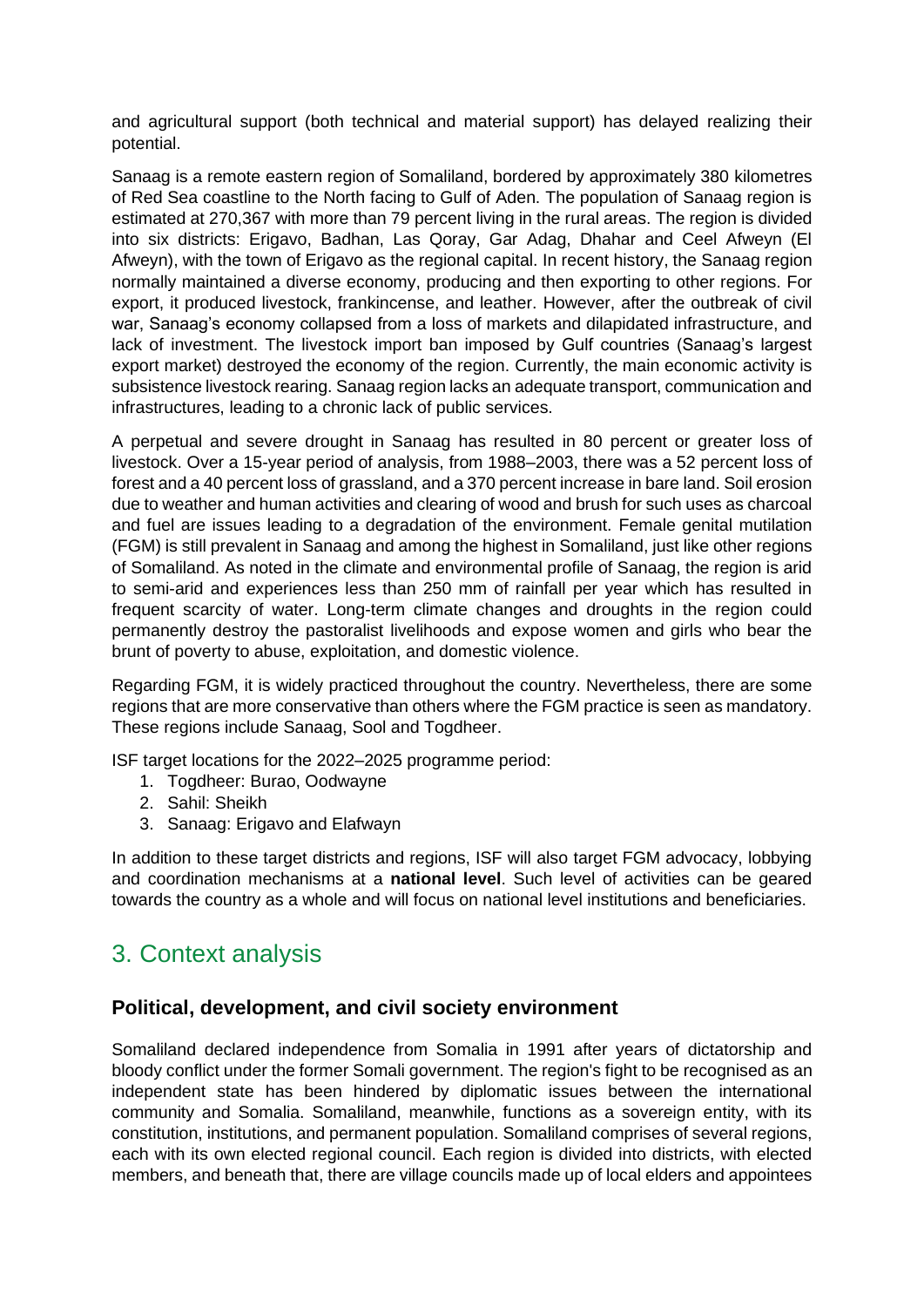by the district councils. Local councils are permitted to plan local projects, impose local taxes, and borrow funds (with prior ministerial approval) for demonstrably productive development projects. On the other hand, Village Committees (VC) and District Executive Committees (DEC) were established in an attempt to broaden local decision-making processes. The gradual acceptance of local taxation enabled some administrations to provide municipal services and to begin to contribute financially to vital public services such as primary education and community policing. The role of municipal councils on imposing commercial licenses tax, livestock sales tax, agricultural tax, land value tax, temporary structures tax, registration of business tax and goods tax directly specifically affects women and youth seeking to venture into entrepreneurship.

Somaliland has a bicameral parliament. Its upper house is the House of Elders. Each house has 82 members. Members of the House of Elders are elected indirectly by local communities for a six-year term (through a predetermined clan-based formula). Members of the House of Representatives are directly elected by the people for five-year terms. Under the Somaliland Constitution, a maximum of three political parties are allowed to create ideology-based elections rather than clan-based elections.

Somaliland has had six national elections since 2002. Nonetheless, while regular presidential elections have been conducted, this has not been the case for parliamentary elections. The first and only election of Somaliland's Lower House was conducted in 2005. Parliamentary representatives who were supposed to serve a five-year term have now served 14 years, without a check on their performance, nor an extended mandate from the electorate. Most recently, presidential and parliamentary elections that were slated for 27 March 2019 were postponed to 2020 by the Electoral Commission, without a new date being set.

The freedom of association and assembly are guaranteed by the Constitution and there are a high number of civil society organizations (CSOs) operating throughout the territory. CSOs have assisted in improving the quality of life in Somaliland, ensuring good governance, developing the capacity of the government to apply the principles of accountability, transparency, and openness; and working towards sustainable development of the region and state<sup>1</sup>. CSOs have also played an important role in delivering humanitarian assistance. The relative stability in the Somaliland region has made it easy for CSOs to register and operate in the region without challenges. Local NGOs are concentrated in the major cities; rural pastoral areas are underserved by both local and international NGOs. Most rely on international support to finance their activities. Since government structures are constantly revised, working relations and dialogue channels between government authorities and civil society are complicated. Effective and principled programming and operations of both local CSOs and international NGOs are hindered by a lack of an effective legal, regulatory, and institutional framework.

### <span id="page-4-0"></span>**Entrepreneurial environment**

The economy of Somaliland is largely dependent on the livestock sector (30 percent of GDP) and fisheries, and the wholesale and retail trade (20 percent of GDP). Remittances from diaspora are estimated to contribute 35 percent of GDP, which has mainly been used for startup capital for small and medium-size businesses.<sup>2</sup> In Somalia, more than third of the population is living below the poverty line and the unemployment rate for youth is 67 percent,

<sup>1</sup> Saferworld 2019: https://www.saferworld.org.uk/resources/news-and-analysis/post/775-the-role-of-civil-society-

in-somaliaas-reconstruction-achievements-challenges-and-opportunities

<sup>2</sup> UNPO Unrepresented Nations & Peoples Organization, op. cit.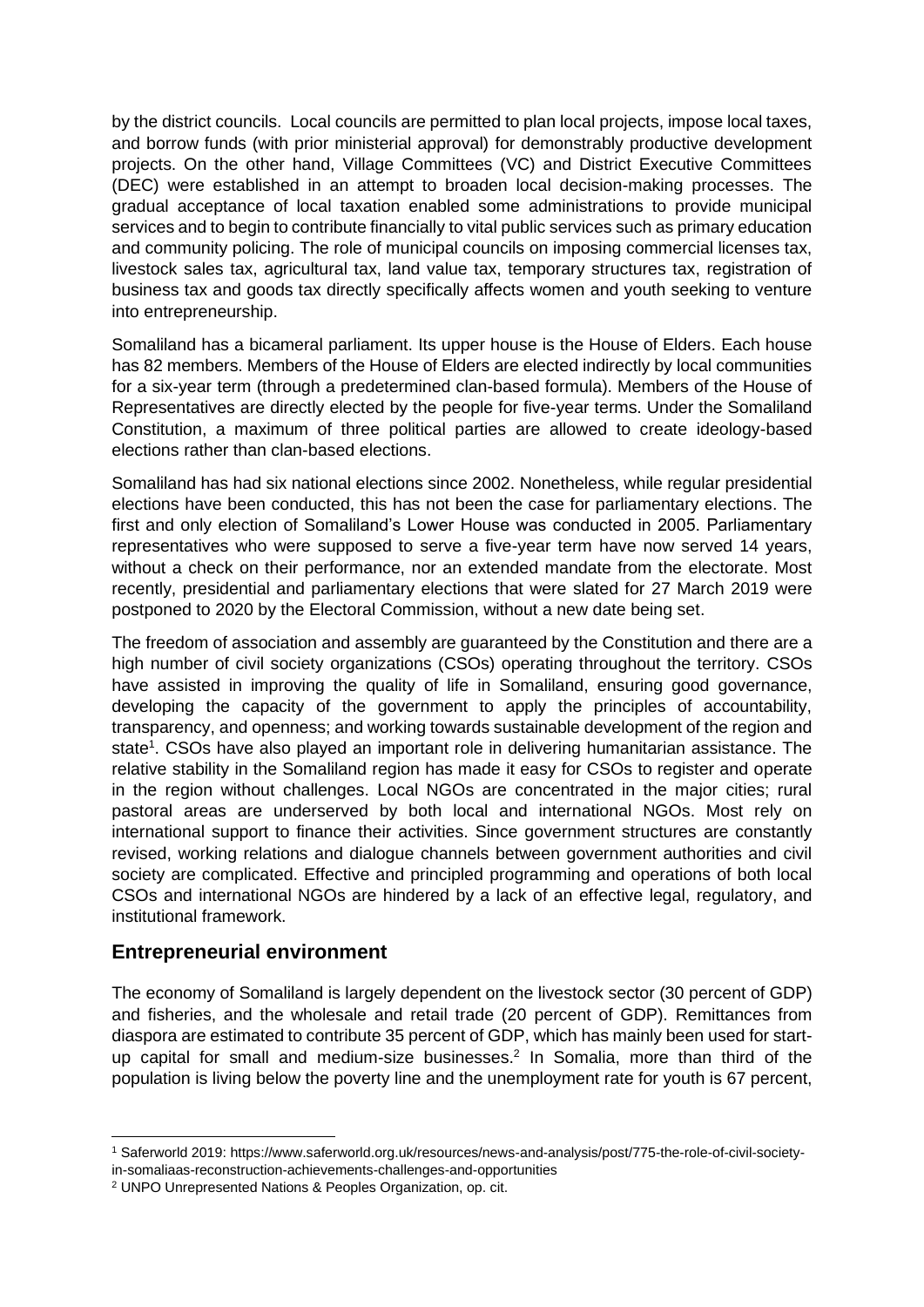which is one of the highest in the world. Within young women it is estimated to be as high as 74 percent.<sup>3</sup>

The two decades long war resulted in the destruction of industries. And still today industrialisation level is low and there are only few large-scale enterprises. Private sector mainly consists of micro-scale and low-productivity businesses. In the recent years, diaspora in particular has invested in small-scale industrial plants, for example in fish and meatprocessing industries. The new port of Berbera is important for the economic development of the country.

Due to the underdeveloped technology and industry sector, most of the production inputs are imported from the neighbouring countries, Middle East, Asia or Europe. Somalia is not a member of global and regional trade organisations, and consequently local firms, but also humanitarian agencies, experience difficulties when importing equipment. Trade restrictions hinder export, for instance EAC member states impose strict restrictions on Somalia mainly out of security fears.<sup>4</sup>

Other obstacles include costly electricity, low education levels and a lack of business development services, informal and largely unregulated financial sector, complex taxation policies, and security and environmental shocks.

In Somali culture, the role of women is taking care of the household tasks, children and husband. Women who run businesses or seek formal employment are perceived to step into a male territory. This is one reason why women hesitate to engage in entrepreneurship, but women also have less disposable income to engage in business than men. Many cultural habits hinder women to run own businesses, and the clan system does not only favour men from specific clans but also prioritises men over women both in employment and entrepreneurship opportunities. Discrimination has led to the gender disparities in employment, education and ownership of productive resources, and little resources have been allocated to the economic development of women. However, various local councils have women members which might have an impact in the future on the allocation of local government funds.

Women are gradually challenging the systematic discrimination and are voluntarily or forcibly—e.g. when left alone to take care of the children—setting up businesses. The study by Somaliland Women Chambers of Commerce (2018) notes that women entrepreneurs make up 60–65 percent of businesses in the country. Approximately 70 percent of women entrepreneurs in Somaliland are self-employed or run micro enterprises mainly in agriculture, fisheries, livestock, honey production, frankincense and retail.<sup>5</sup> Educated female entrepreneurs and returned diaspora are breaking into sectors that were traditionally dominated by men, for instance construction and petroleum importing sectors.<sup>6</sup>

Women entrepreneurs lack education and skills. Only a quarter of women in Somaliland are literate. Illiteracy status varies greatly across Somaliland: 45 percent of women residing in urban areas are literate compared to only 10 percent of their rural counterparts.

In 2011, the Ministry of Labour and Social Affairs in Somaliland (MoLSA) developed a comprehensive National Gender Policy, prioritising five thematic areas of concern, of which poverty reduction and economic empowerment is one. The thematic area includes the vision

<sup>3</sup> UNDP Thematic briefing of country team in Somalia: putting youth at the core of development agenda <sup>4</sup> TNH (2014). Five challenges for Somalia's economic reconstruction. Available at:

https://www.thenewhumanitarian.org/analysis/2014/02/14/five-challenges-somalia-s-economic-reconstruction <sup>5</sup> Somaliland Women Chamber of Commerce. Annual Report Jan-Dec 2018

<sup>6</sup> UNDP (2014). The Role of Women in the Somali Private Sector Study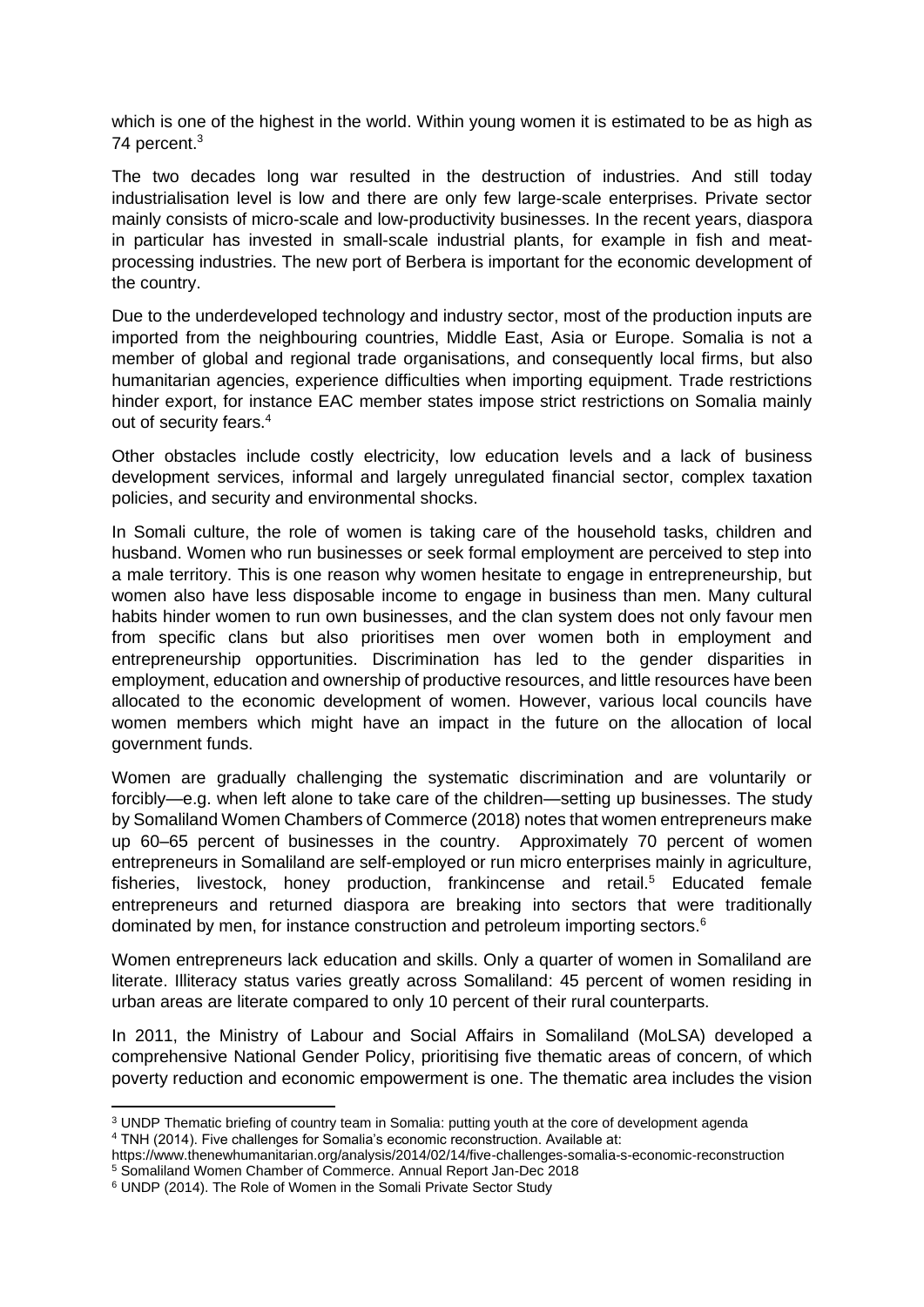to create a "favourable environment to enable women, men, and the vulnerable segments of the society to participate and benefit equitably from productive work".<sup>7</sup> One important objective is to establish legal and regulatory frameworks that support the business performance of women-owned micro, small and medium enterprises (MSMEs). Business environment in Somaliland has many challenges, and according to a World Bank study (2012), Hargeisa was among the 15 most expensive cities in the world to start a business.<sup>8</sup>

## <span id="page-6-0"></span>**Climate risks and impacts in Somaliland**

In all ISF programme areas climate change affects livelihoods. ISF programme improves women's opportunities to participate in economic life through promoting their livelihood resilience, which includes their resilience to climate risks.

Projections under a low-mitigation climate change scenario for Somalia indicate:

- temperatures may increase between 3°C and 4°C by 2080<sup>9</sup>
- coastal flood hazard is classified as high $10$
- Eight of the last ten years have seen chronic droughts in Somalia and persistent droughts are likely to continue<sup>11</sup>

Climate risks exacerbated by population growth and unsustainable use of natural resources will cause loss of biodiversity and soil fertility, which will further increase the prevalence of pests and disease, threatening livelihoods and human health. Somalia, including Somaliland, is extremely vulnerable to climate risks as in its governance the economic and innovation capacity to adapt to climate change is very low.

Climate plays a key role for Somali's economy and livelihoods as its economy is predominated by agricultural activities. 70 percent of the Somali population is engaged in agro-pastoralism, pastoralism, subsistence agriculture, and charcoal production as livelihood options. Extreme weather conditions cause income loss and at the same time increase the cost of food and water, which exacerbate urban migration, displacement and even conflict.<sup>12</sup> The study by Stockholm International Peace Research Institute in 2019 indicates that the absence of livelihood options and the increase in poverty contribute to displacement, grievances and fragility that hamper peacebuilding and security. It also causes people to choose illicit and harmful alternative livelihoods such as human trafficking and charcoal trading.<sup>13</sup>

Floods and cyclones will continue to keep Somaliland in an almost permanent state of emergency which makes it difficult to implement sustainable development processes. In 2018, Somaliland was impacted by a tropical cyclone "Sagar" that affected the lives of an estimated 700,000 people. Key infrastructure was destroyed, 80 percent of farmland was washed away

<sup>7</sup> Somaliland Micro, Small and Medium Enterprises (MSME) Policy (2019). Available at:

http://www.somalilandlaw.com/Somaliland\_MSME\_Policy\_-\_Final\_\_210719.pdf

<sup>8</sup> World Bank/IFC report, Doing Business in Hargeisa 2012, Co-publication.

<sup>9</sup> World

Bankhttp://sdwebx.worldbank.org/climateportal/index.cfm?page=country\_future\_climate&ThisRegion=Africa&This Ccode=SOM

<sup>10</sup> World Bank

http://sdwebx.worldbank.org/climateportal/index.cfm?page=country\_future\_climate&ThisRegion=Africa&ThisCco de=SOM

<sup>11</sup> Carty, T., and Oxfam, 2017: A Climate in Crisis: How climate change is making drought and humanitarian disaster worse in East Africa. https://www.oxfam.org/sites/www.oxfam.org/files/file\_attach-ments/mb-climatecrisis-east-africa-drought-270417-

<sup>&</sup>lt;sup>12</sup> Federal Republic of Somalia: Ministry of Natural Resources, Somalia National Adaptation Programme of Action to Climate Change, 2013. http://unfccc.int/resource/docs/napa/som01

<sup>&</sup>lt;sup>13</sup> Karolina Eklöw and Florian Krampe October 2019. Climate-related security risks and peacebuilding in Somalia SIPRI Policy Paper No. 53, Stockholm International Peace Research Institute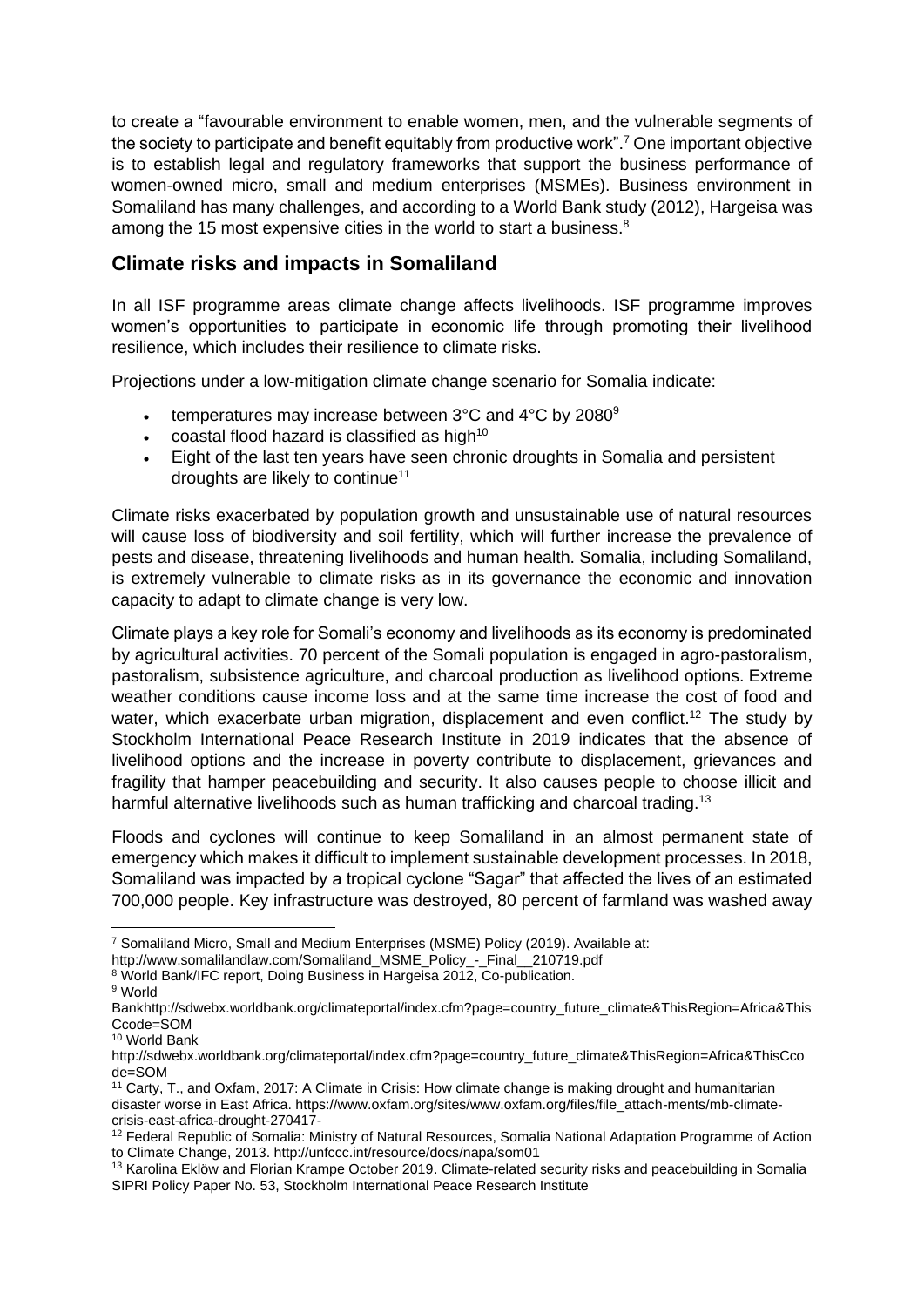and an estimated 50 percent of livestock was killed in many areas. Water-borne diseases were rampant due to animal and human faeces contaminating water sources.<sup>14</sup> In the next year, extreme temperatures hit Somaliland and in Togdheer region, where ISF works, six out of ten people were undernourished in March 2019 according to SWALIM online monitoring.

Somalia formulated in 2013 a National Adaptation Programme of Action on Climate Change (NAPA), but there has been no systematic planning for long-term climate adaptation in Somalia, nor has it been mainstreamed into national, sectoral or subnational budgeting or planning policies. However, the government of Somalia has taken strides to understand the risks posed by climate change and prepare for the National Adaptation Plan (NAP) process. Somalia has an active NGO and international donor community helping to facilitate investment in resilience and climate change.

## <span id="page-7-0"></span>**Women and girls' safety environment**

The Constitution of Somaliland<sup>15</sup> recognises international human rights instruments, including the 1995 Fourth World Conference on Women in Beijing and United Nations Sustainable Development Goals (SGDs)<sup>16</sup>. The principle of non-discrimination on Economic, Social, and Cultural Rights<sup>17</sup> is recognized by the Government of Somaliland. Somaliland has, however, **not ratified international human rights treaties** (pending its recognition as an autonomous government by the international community) such as the Convention on the Elimination of All Forms of Discrimination Against Women (CEDAW), but concerted efforts by civil society continue to push for the establishment of a legal framework for the adoption of the convention.

The contributing factors to harmful practices (HP) and violence against women and girls (VAWG) in Somaliland are largely attributed to social, cultural, religious, political and economic **norms and structures** that condone gender discrimination and unequal power relations between men and women. These norms consistently place women and girls at a lower position than men and boys and lower them further depending on their clan identity and socioeconomic status. For example, the social norm holds that **women and girls belongs to a clan or a family**, and thus their families hold the ultimate decision over their education, marriage, access to justice etc.<sup>18</sup> Moreover, Somali cultural norms and practices require **women and girls to protect the honour of the family**. In Somali communities, **women's sexuality is perceived as a threat** to moral fabric of the society if it is not controlled and constrained.

These norms both justify harmful practices and violence against women and girls and discourage justice or health-seeking behaviour. FGM, for example, is one of the mechanisms to control women's sexuality.<sup>19</sup> The belief is that cutting the tip of the clitoris (Sunna type) makes the girl sexually inactive and faithful for their husbands.<sup>20</sup> A study by NAFIS Network (2014) revealed that the prevalence of **female genital mutilation (FGM)** in Somaliland was 99.8 percent.<sup>21</sup> About 82 percent of women had undergone the most severe 'pharaonic' type

<sup>14</sup> Cyclone Sagar has caused 49 confirmed deaths and floods have caused 13 deaths according to 2018 Somalia Flood Response Plan 15 May - 15 August 2018

<sup>15</sup> Article 8 and Article 36 of the Constitution of the Republic of Somaliland

<sup>16</sup> Article 10, 15, 16, 17 and 20 of Constitution of the Republic of Somaliland

<sup>17</sup> Article 2, International Covenant on Economic, Social and Cultural Rights

<sup>&</sup>lt;sup>18</sup> The Complexity of Sexual and Gender-Based Violence: Insights from Mogadishu and South-Central Somalia. CISP 2015 Report, Pg. 32

<sup>19</sup> HEART, Situational Analysis of FGM/C Stakeholders and Interventions in Somalia, 2015.

<sup>&</sup>lt;sup>20</sup> Attitude toward female genital mutilation among Somali and Harari people, Eastern Ethiopia

<sup>21</sup> NAFIS Network (2014) Assessment of the Prevalence, Perception and Attitude of Female Genital Mutilation in Somaliland, p.24. Available at https://nafisnetwork.net/wp-content/uploads/2018/10/FGM-Research-Report-2014- 1.pdf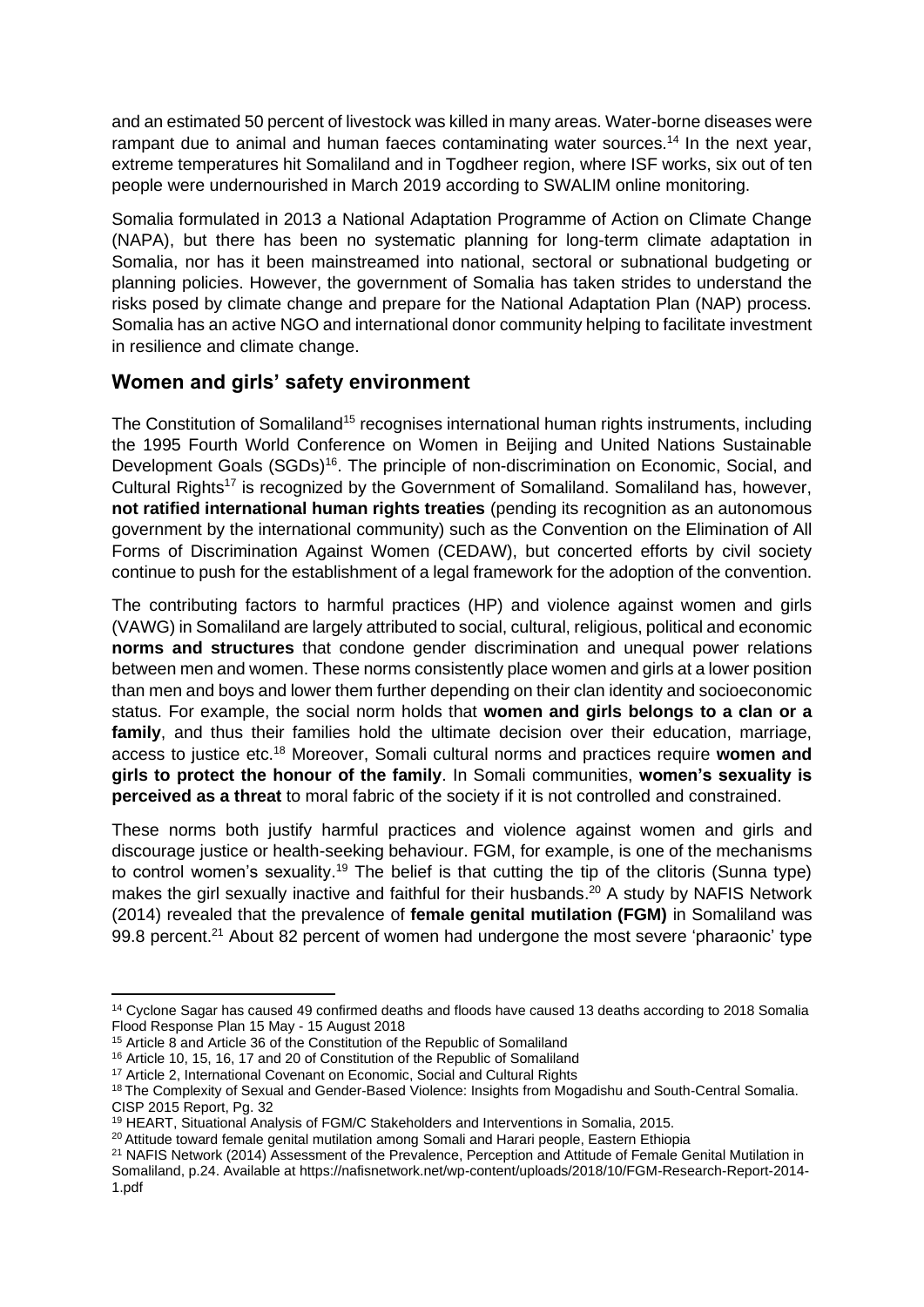of FGM (classified as type 3 by WHO classification). Less extensive sunna and intermediate types are gradually becoming more common in urban areas.

**Early and/or forced marriages** persist, particularly in rural areas, as parents perceive a girl child as a source of wealth via the bride price the prospective husband is expected to pay. **Rape to force a marriage** is practiced by young men when the bride-wealth is considered too high. The eligible suitor rapes the girl and then negotiates with her family to obtain a reduction in the payment. The family—anxious to arrange a speedy marriage—usually accepts. Similarly, "Dhabar-garaac", **abduction of a girl by a group of raiders,** is practiced in nomadic communities. Women living in **Internally Displaced Persons (IDP)** camps are particularly susceptible to abuse, rape, abduction, trafficking, and forced marriage. Also, social and gender norms often justify for a **husband to use violence against his wife** as a form of discipline. To formally file and process a case requires finances to pay off the police and court officials. Men control most of the family financial resources. Even in cases where women have the funds to file a case, men have more networks to influence police or court cases. As a result, many women do not trust the system.<sup>22</sup>

There is a **culture of impunity** surrounding sexual and domestic violence, whereby most cases go unreported.<sup>23</sup> In most instances, cultural approaches are used to deal with VAWG cases through "local arrangements", where local clans and family of the victim enter into negotiated agreements. Rape or domestic violence in Somaliland is regarded as a **civil dispute rather than criminal**. Often, these disputes are resolved through payment of money or a forced marriage between the victim and perpetrator.<sup>24</sup> Moreover, the justice system is illequipped to provide effective recourse for victims as the Penal Code defines rape as a moral crime rather than a crime against the person so that survivors fear being **stigmatised** if they disclose incidents of rape or other sexual violence.<sup>25</sup>

The **cultural and traditional biases against women** are reflected in customary laws and practices, particularly concerning harmful practices and violence against women and girls.<sup>26</sup> Customary law is not codified and might lead to **inconsistent legal norms** because traditional courts have the discretion to apply and interpret any source of law. Generally, it is accepted among traditional and political leaders that customary law does not condone VAWG. However, in most instances, customary law, norms, and religion are used as a valid justification of such incidents. For example, village councils, mainly consisting of male elders, have the mandate of ensuring peace and stability in the local villages, arbitration services under traditional and cultural justice systems, and prescribing punishment or fines for those who violate norms, rules and regulations. Often, village councils deal with VAWG cases using traditional mechanisms, which are unfavourable to women.<sup>27</sup>

**Referral pathways for survivors of VAWG** are weak for other reasons as well. First, different agencies use different referral pathways that are customised to the needs of the individual organisation or project. Second, different entry points are used to report incidences. Third, tools and reports are not harmonised or coordinated between sectors and actors. In particular,

<sup>23</sup> Social Institutions and Gender Index (2019)

<sup>25</sup> Secretary General's Report, December 2013

<sup>22</sup> Available at: https://www.international-

alert.org/sites/default/files/Somalia\_ComplexitySexualViolence\_EN\_2015.pdf

<sup>&</sup>lt;sup>24</sup> United Nations Human Rights Council, 'Report of the Independent Expert on the Situation of human rights in Somalia (Advance edited version)', page 15, 6 September 2017, https://reliefweb.int/report/somalia/reportindependent-expert-situation-human-rights-somalia-ahrc3662-advance-unedited

<sup>&</sup>lt;sup>26</sup> US Home Office Report (2018). Country Policy and Information Note -Somalia: Women fearing gender-based violence. Available at https://www.justice.gov/eoir/page/file/1051701/download

<sup>27</sup> UNICEF & Somaliland Ministry of National Planning and Development (2014, March). Multiple Indicator Cluster Survey 2011. Somaliland Final Report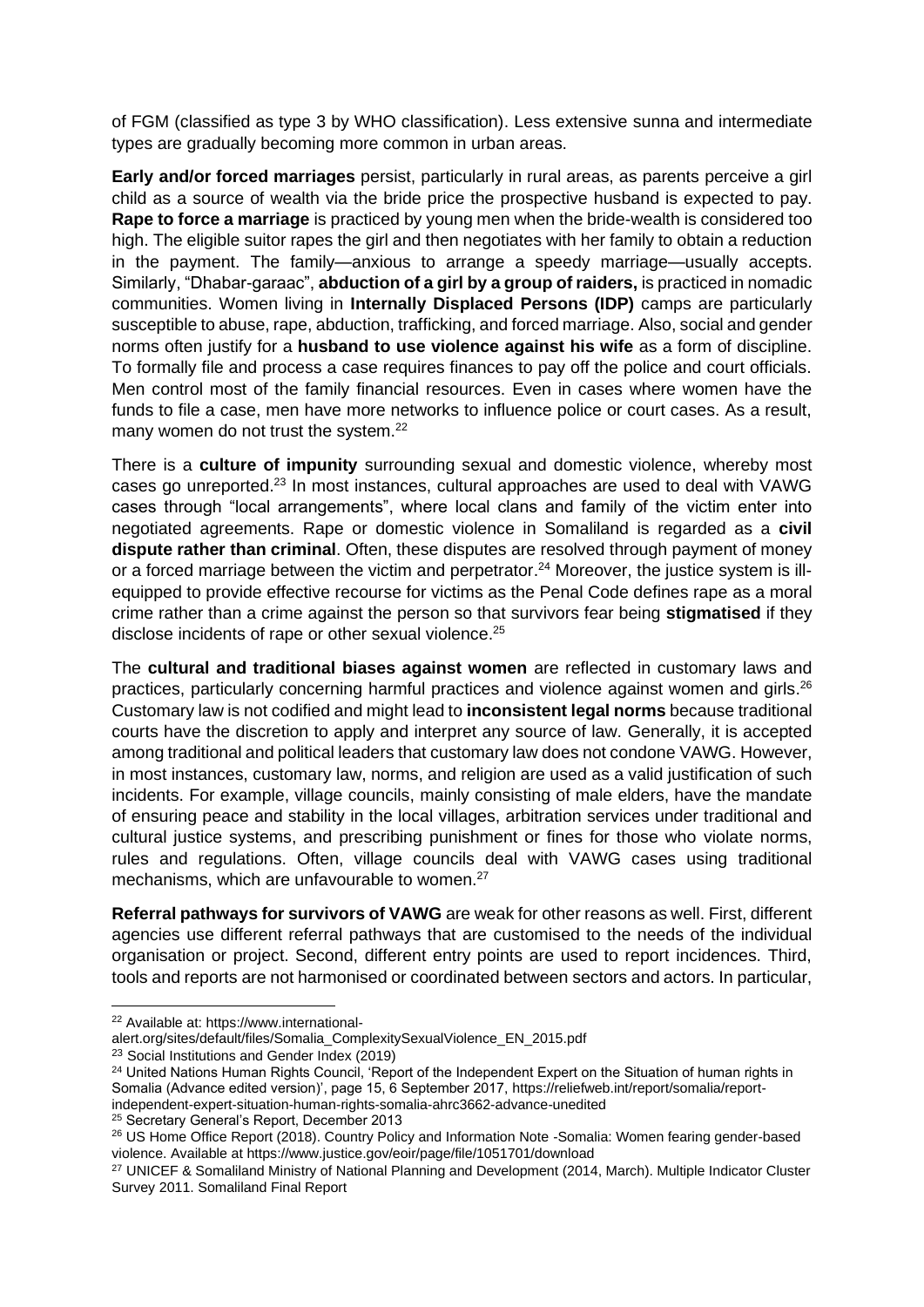tools developed and applied by non-state actors lack legal recognition and, accordingly, are often not considered in judicial processes. Fourth, police and justice officials are often not involved in discussions on referrals, which entails a bottleneck to ensuring access to justice. Lastly, there is a lack of emphasis on the integration of household economic strengthening initiatives and ongoing psycho-social support as essential components of the referral mechanisms.

# <span id="page-9-0"></span>4. Problem analysis

Based on the ISF theory of change and the context analysis, this chapter identifies the most important problems and bottlenecks for achieving the desired changes and ISF programme goals in Somaliland.

The first part of this chapter contains analysis of the most significant factors upholding FGM, early marriage, and spousal violence in Somaliland. The latter part of the chapter describes main shocks and stressors women entrepreneurs face and analyses reasons for their inability to adapt to these shocks and stressors.

## <span id="page-9-1"></span>**Root causes to FGM, early marriage, and spousal violence in Somaliland**

To achieve the ISF Programme goal and **prevent FGM** in Somaliland, the following issues have been identified as central root causes to be addressed. The list is based on ISF theory of change, recent context analysis, and shared understanding and experience among ISF and its local partners:

- **Social pressure to continue FGM**: Despite steps taken by e.g. the Government and religious leaders to ban (pharaonic) FGM, parents—particularly in rural communities still face strong social pressure to continue practicing FGM, which is seen as a valuable cultural practice to control female sexuality, to safeguard girls' chastity, marriageability, and social status; and to thereby guarantee the honour of her family.
- **Belief that FGM is mandated by Islam** is partly maintained by religious leaders' conflicting views on the religious status of different types of FGM. People—particularly in rural communities—may not be literate and/or have access to religious scripts and alternative views to themselves consider whether FGM is obligatory, recommended or prohibited in Islam. That makes them highly dependent on the often-conservative views of the local religious leaders, who are more prone to support even the more severe types of FGM. Furthermore, labelling the less severe types as "Sunna FGM" misleads people to view it as religiously recommended.
- **Insufficient understanding of the negative consequences** upholds FGM, particularly the less severe types ("Sunna") which is often seen as harmless while the cutting may somewhat mirror pharaonic cutting. In the rural areas, women may not relate their health problems with FGM, and in general, there is still little understanding about the psychosocial consequences of all types of FGM.
- **Patriarchal gender power relations and women's exclusion from authority** imply that the different forms of discrimination against women and girls (including harmful practices and violence) are neither identified nor prioritised. Also, religious interpretations, laws and policies continue to favour men and subject women. The still pending process to enforce the Anti-FGM Law is an example, where men as religious and political leaders continue discussing if and how to ban FGM, which above all concerns women's bodies.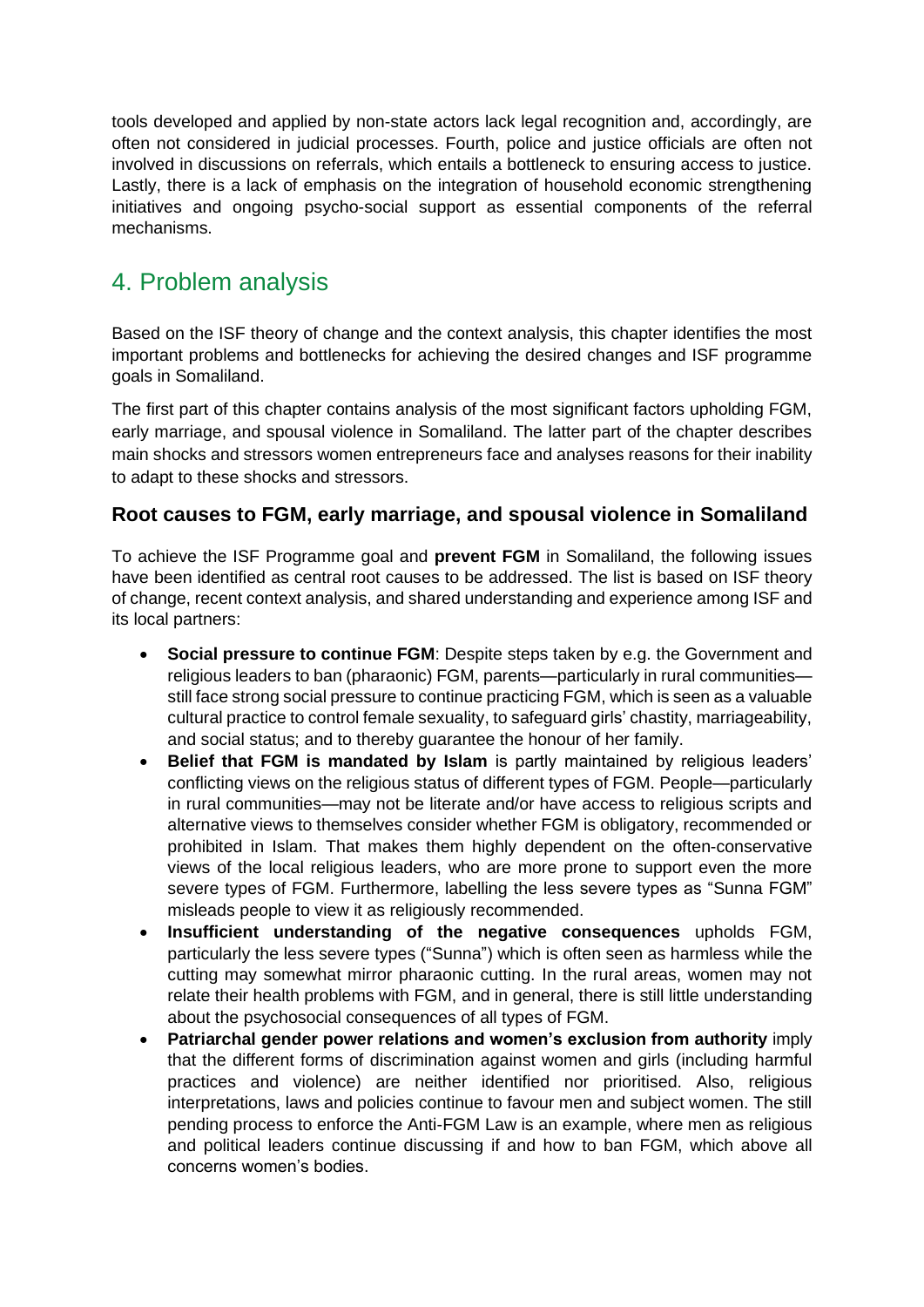• **Ambiguity in opinion leadership**: Although there exist differences in the degree of influence in perpetuating FGM, community-based institutions have each their own role to play. Religious institutions structured both formally and informally have an influential role in the community. The opinion of religious leaders at all levels varies from those who want to totally stop all kinds of FGM practices and those who want the Sunna (type I) to continue.

In terms of **preventing early marriage** in Somaliland, the following issues have been identified as root causes to be addressed:

- **Unequal and patriarchal gender norms**: Girls' lower school enrolment is both a cause and a consequence of the harmful early marriage practice. As women are still mainly assumed domestic roles, families do not prioritise girls' education, which dilutes her employment and economic opportunities, which in turn upholds the urge to marry off daughters to safeguard their economic standing. Even if enrolled at school, a girl married off as a minor is likely quit her studies and assume a role as a wife and a mother.
- **Absence of regulatory framework** upholds early marriage, and compared to for example FGM, there is little high-level emphasis on this harmful practice.

In terms of **preventing spousal violence** in Somaliland, the following issues have been identified as root causes to be addressed:

- **Gender power relations**: Male dominance, low status of women, and broad social acceptance of violence as a way to resolve conflict perpetuate spousal violence.
- **Impunity**: Health/police/judicial officials are not taking spousal violence cases seriously and do not treat survivors with respect. Instead, victim-blaming is rather common, and women fear being stigmatised if reporting cases of spousal violence or non-partner sexual violence. This constraints women from seeking justice and help.
- **Drug addiction** (khat) works as a catalyst in escalating spousal conflicts into violence, as drugs impair judgment, reduce inhibition and increase aggression.

Related to all types of harmful practices and violence against women and girls, **miscarried policies and sustained subjugation of rights** remains a significant upholding factor. All types of gendered harmful practices and violence constitute violations of women's rights. For example, one of the main reasons given for the cutting of women's genital organ (FGM) is to reduce her sexual desire. This deliberate violation of women's reproductive and sexual health and rights has been justified, among other things, by cultural and traditional reasons. While many people, including leaders, understand this, there is no regulatory framework in place yet.

## <span id="page-10-0"></span>**Shocks and stressors that affect women entrepreneurs' livelihood**

This chapter specifies shocks<sup>28</sup> and stressors<sup>29</sup> that have significant and regular negative effects on women's livelihoods. The ISF programme strengthens women's resilience capacities so that women can cope with or adapt to these shocks and stressors.

 $28$  Shocks = external short-term factors that have substantial negative effects on people's current state of wellbeing, level of assets, livelihoods, or their ability to withstand future shocks. Shocks can be so called covariate shocks (e.g. climate hazards, economic or socio/political crisis, natural disasters) or more selective shocks that only affect some livelihood groups, households or individuals in a community (e.g. price volatility, job loss, illness, family or community problems).

 $29$  Stressors = long-term pressures (e.g. degradation of natural resources, urbanization, political instability, unsafety) that undermine the stability of systems that affect women's livelihood.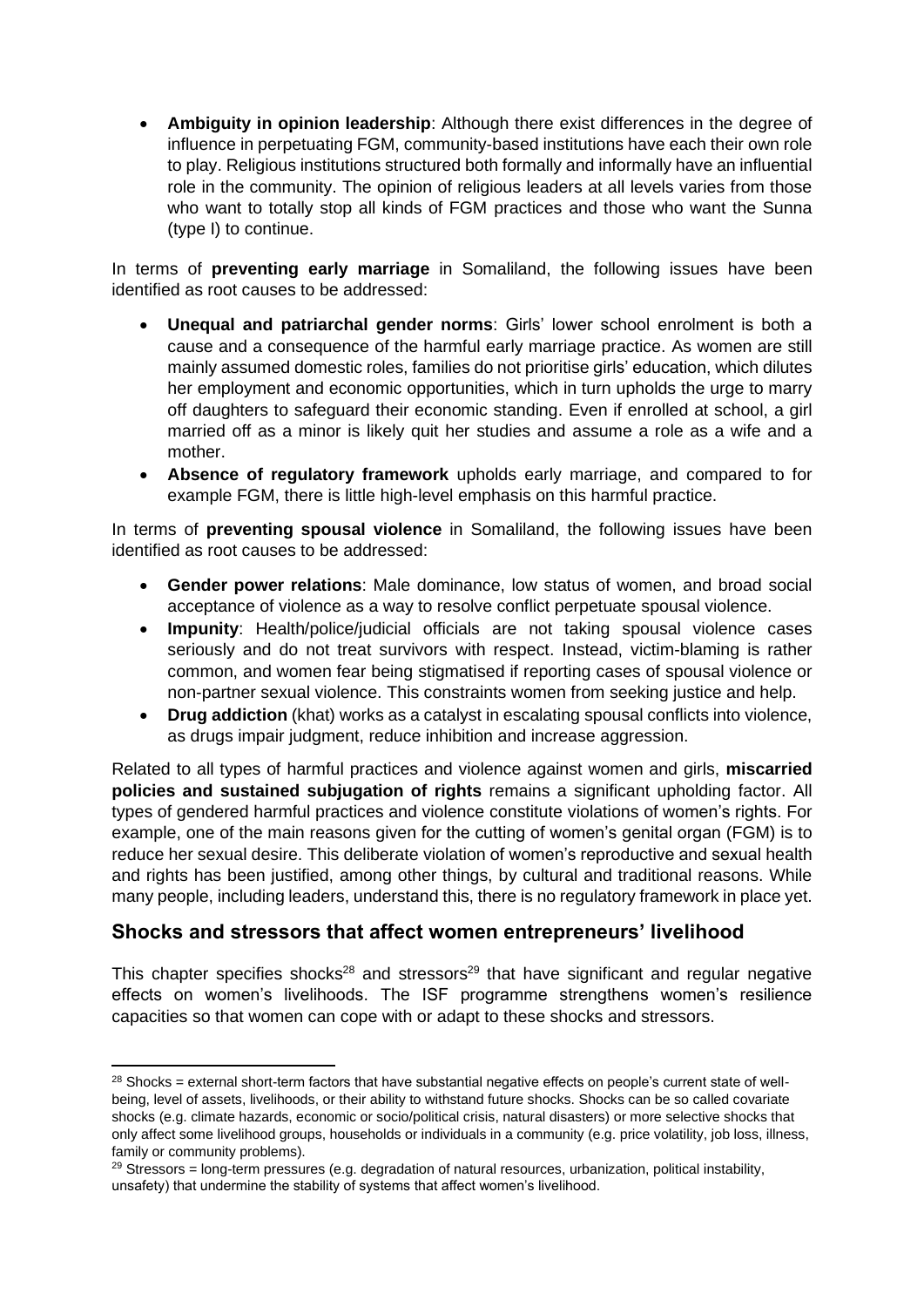**Security and environmental shocks**, such as constant droughts and floods, force people leave their homes and communities. Internal displacement breaks down social networks and cause loss of property, and further exacerbate poverty.

**The inflation rate** affects low-income families in Somaliland in several ways. According to Somaliland's Ministry of Planning, the consumer price index indicates that inflation rate between 2013 and 2016 was 14 percent (food 17 percent and non-food products 13 percent). The low-income families do business mostly in agricultural value chains and as petty traders and high inflation decreases demand for the items they sell. At the same time their cost of life increases since they get payments in Somaliland Schillings, but many transactions take place in USD, e.g. school fees and electricity bills.

Somaliland has one of the highest unemployment rates in the world, especially among youth. **Uncertainty of employment coupled with displacement** causes constant volatility of family purchasing power and fear of long-term investment and development processes.

### <span id="page-11-0"></span>**Effects of identified shocks and stressors to women and their livelihood**

Environmental and climate shocks make entrepreneurship extremely difficult due to constant price volatility, loss of customers, floods and storms destroy property etc. Extreme weather conditions are the biggest reason for internal displacement in Somaliland.

Above-mentioned effects cause extreme material poverty, food insecurity, dependence on humanitarian aid, bankruptcy, unsustainability of business, loss of motivation to make longterm plans, loss of social safety nets and networks, and family breakdown and increasing number of women-headed households.

Crises affect girls in the long-term, bad economic situation increases school dropouts and girls are given to marriage for dowry and family livelihood. In addition, tensions at home increase cases of domestic violence. In temporary settlements and IDP camps cases of rape, abuse and sexual harassment increase.

## <span id="page-11-1"></span>**The most important causes for women entrepreneurs' vulnerability to overcome shocks and stressors**

This chapter prioritizes A) the most significant capacities women lack (human, social, material and political) that make them and their livelihoods vulnerable to shocks and stressors, and B) the most important contextual factors that make women unable to prepare and respond to identified shocks and stressors.

Women who run businesses are perceived to step into a male territory. Prevailing **cultural norms and practices** are formalised in gender roles and women's self-image, for example women are not allowed to make independent decisions or go to public places and travel without the consent of their husbands, and women rarely act as innovators. Women are hesitant to engage in livelihoods outside of home. Land ownership in Somaliland is governed through secular, customary (Xeer) and Islamic law (Sharia). The National Constitution as well as Sharia law recognise women's right to property. However, Xeer limits women's share of inheritance in both land and livelihood assets for protecting family property.

Women are caregivers in families with a triple workload as entrepreneurs, mothers and wives. Women have less disposable income to engage in business and they are expected to use this income primarily for household expenditure. Furthermore, women who challenge the rigid gender norms and roles, by e.g. engaging in economic or other activities in the public sphere, face **heightened risk of sexual and gender-based violence, abuse, and harassment**, both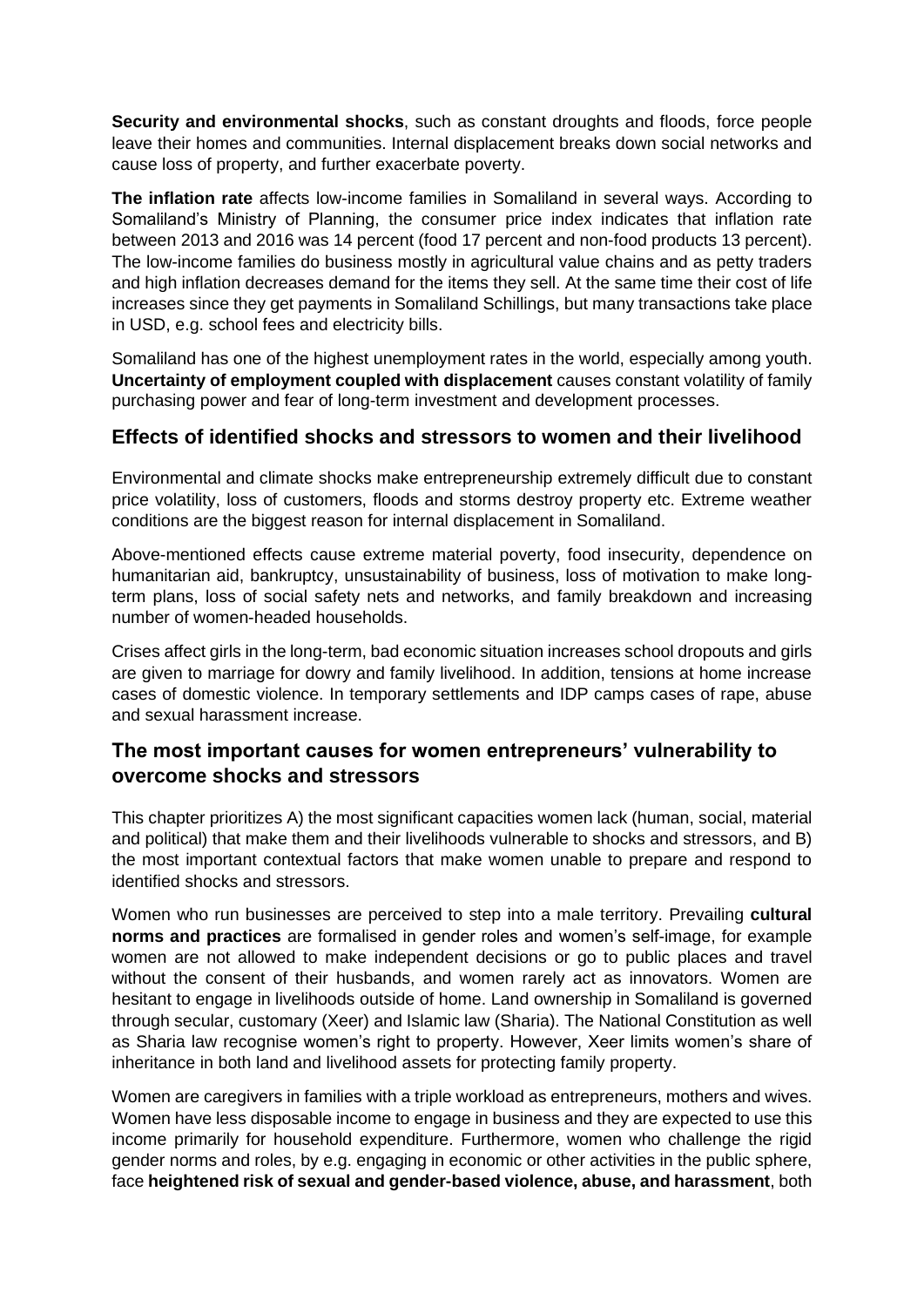at home (spousal violence), and outside home in the marketplaces, at encounters with officials and customers etc.

Women entrepreneurs **lack basic education, knowledge and skills**. Only 45 percent of women residing in urban areas are literate compared to only 10 percent of their rural counterparts.<sup>30</sup> Female entrepreneurs face huge challenges when setting up businesses, particularly with requirements for a comprehensive business plan or conducting simple market analysis. Women are less inclined to seek professional support due to a cultural stigma and high illiteracy levels.

There are **few and low-quality business development services** in the country. In Somaliland, little resources have been allocated to the economic development of women. Decision makers do not have the capacity to identify specific challenges and provide basic facilities and services to women entrepreneurs.

**Women do not participate in important decision-making forums** within clan, communities or local government. Business information is mainly shared in places from which women are excluded, such as village councils, local business owners' association, public tea drinking places and open-air public meeting places.

Somaliland's **financial sector does not meet the requirements of a dynamic SME sector** and access to finance remains one of the biggest obstacles to enterprise competitiveness and growth in Somaliland. While access to the formal banking system is low in general, women face greater challenges than men in accessing credit. Men are twice as likely as women to have a bank account in their name.<sup>31</sup> The terms and conditions to qualify for a bank loan require a collateral, a guarantor or fixed asset. In most instances, women use traditional savings and credit system *hagbed* for funding their business activities or they organise themselves into self-help groups (SHGs) and cooperatives.

**Infrastructure** in Somaliland is underdeveloped, e.g. electricity is expensive and road network is poor and in bad condition. **Technology and industry sectors are underdeveloped**, whereupon most of the production inputs are imported from the neighbouring countries, Middle East, Asia or Europe. Municipals have various **taxes** that reduce profit and are cumbersome to handle, among others commercial license tax, livestock sales tax, agricultural tax, land value tax, temporary structures tax, registration of business tax and goods tax.<sup>32</sup>

The **research and extension services are almost non-existent** in Somaliland, which makes formulation of sustainable policy level and practical plans extremely difficult. There is limited data on natural resources, e.g. there are huge gaps in hydrogeological maps and there is not a sound policy for groundwater management and exploration.<sup>33</sup> The same problems prevail in seed and soil sectors. Because of the site-specific nature of climate change impacts on livelihoods and wide variations in agroecosystems, adaptation and mitigation options and their barriers are linked to environmental and cultural context at regional and local levels.<sup>34</sup> Concrete links must be built between research, development and innovations (RDI) institutions

<sup>30</sup> Somaliland Education Sector Strategic Plan 2017-21

https://planipolis.iiep.unesco.org/sites/planipolis/files/ressources/somaliland-esp-2017-2021.pdf

<sup>31</sup> Somaliland Women Chamber of Commerce. Annual Report Jan-Dec 2018

<sup>32</sup> World Bank/IFC report, Doing Business in Hargeisa 2012, Co-publication.

<sup>&</sup>lt;sup>33</sup> SWALIM (the Somali Water and Land Information Management project) http://www.faoswalim.org/informationmanagement

<sup>&</sup>lt;sup>34</sup> Climate Change and Land. Summary for Policy Makers. IPCC report 2019, p. 20.

https://www.ipcc.ch/site/assets/uploads/sites/4/2020/02/SPM\_Updated-Jan20.pdf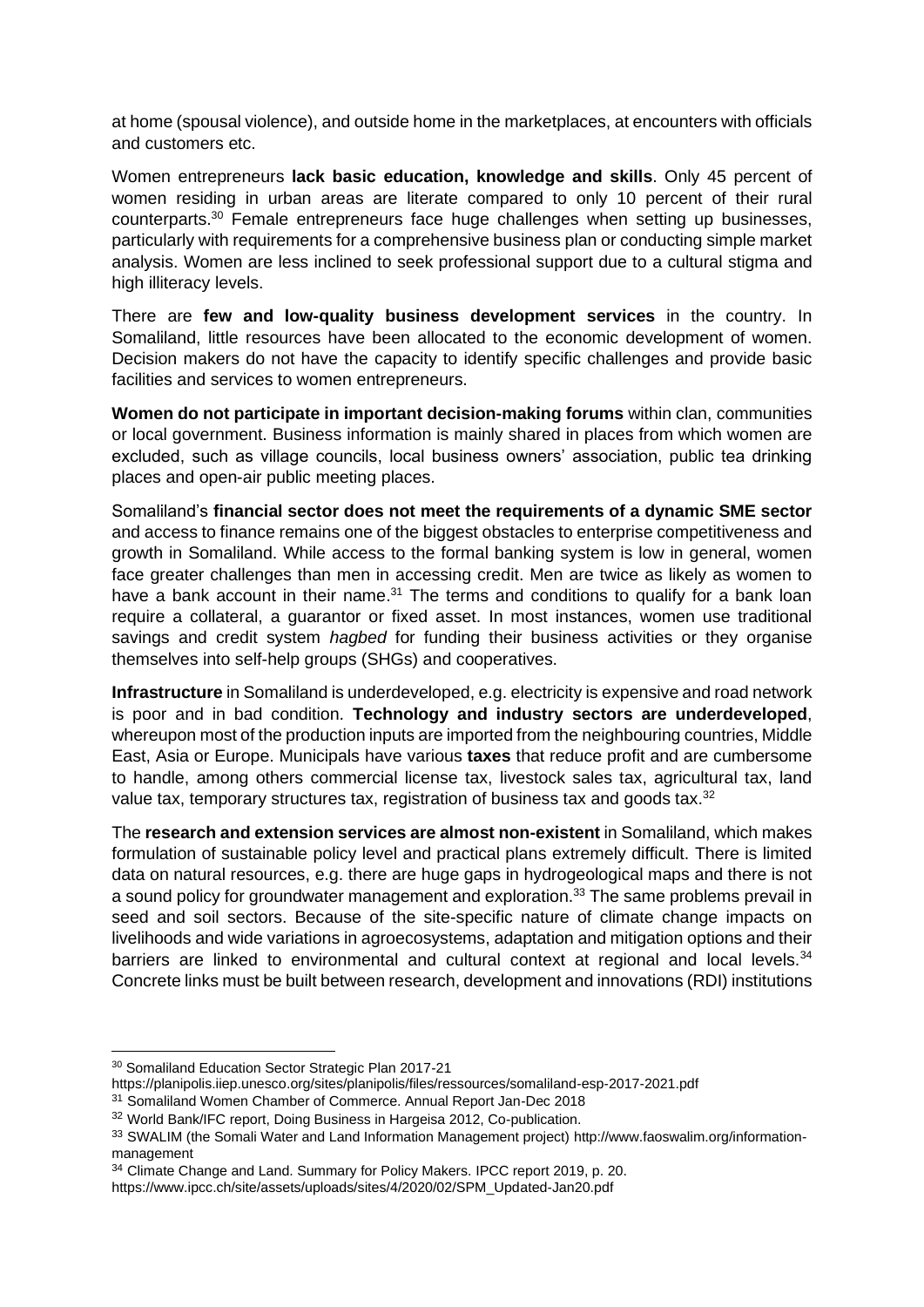and the context-specific challenges of local communities in order to achieve sustainable transitions.

# <span id="page-13-0"></span>5. Implementation approach

This chapter identifies the main type of **actors and institutions** that ISF and its partners should work with to address the prioritised problems and root causes described above, and to achieve its programme goals.

## <span id="page-13-1"></span>**ISF implementation approach to prevent harmful practices and violence against women and girls in Somaliland**

To address the social pressure to continue FGM, and the idea of FGM as a valuable cultural practice to control premarital sexuality and safeguard girls' chastity and marriageability, ISF aims to bring together and mobilise **role models**, religious leaders, and parents who have rejected FGM. This helps people to understand that rejecting FGM is a viable option, that girls can become respected community members and marry without undergoing FGM, and that FGM is not a universal practice anymore. Besides role models, **village councils** and **traditional leaders** are sensitised about the harmful effects of FGM and supported in their role in ending the practice through e.g. joint public declarations in their respective villages.

To address the belief that FGM is mandated by Islam, ISF aims to pool together **local religious leaders** (sheikhs) in its target regions and communities to sensitise them of the harmful effects of all types of FGM. Also, religious leaders and scholars are informed of the various negative consequences of FGM, and of religious interpretations and Anti-FGM policies in non-practicing Muslim countries. **Progressive religious scholars** are engaged via e.g. **radio and TV** debates to convince people that FGM is neither a mandatory nor an honourable act. They are encouraged to educate parents and guardians that the care and upbringing of children does not include mutilating children's bodies.

To enhance understanding of the harmful effects of FGM, **health professionals** and **educated youth** are mobilised to raise awareness amongst the opinion leaders (religious, traditional, and political leaders) as well as parents. Also, **FGM survivors** are encouraged to speak up and share their personal experiences to break the silence around the practice. Especially men are often unaware of the true nature of FGM practices and should be informed to strengthen their role as fathers, brothers, and community leaders.

To strengthen women's agency over their own bodies and lives, ISF trains **women and men**  about women's rights, and challenges rigid gender roles and responsibilities. ISF also enhances women's participation in **peer support networks** (such as self-help-groups), supports such groups and links them to relevant actors and institutions. Women are trained to identify and claim for their rights, including laws and policies that protect their integrity and safety, and victim-sensitive services for those exposed to violence and harmful practices.

To address early marriage, ISF sensitises **parents** about the negative consequences for young girls, mobilises **female role models** to show how educated and economically viable women benefit families and communities. Also, **peer role models** are mobilised, and discussions facilitated to demonstrate how education, equal economic rights, and spousal cooperation in both income generation and domestic duties improves family resilience and wellbeing. Also, **political and traditional leaders** as well as **village councils** are encouraged to address early marriage as a harmful practice and a violation against the rights of girls and women.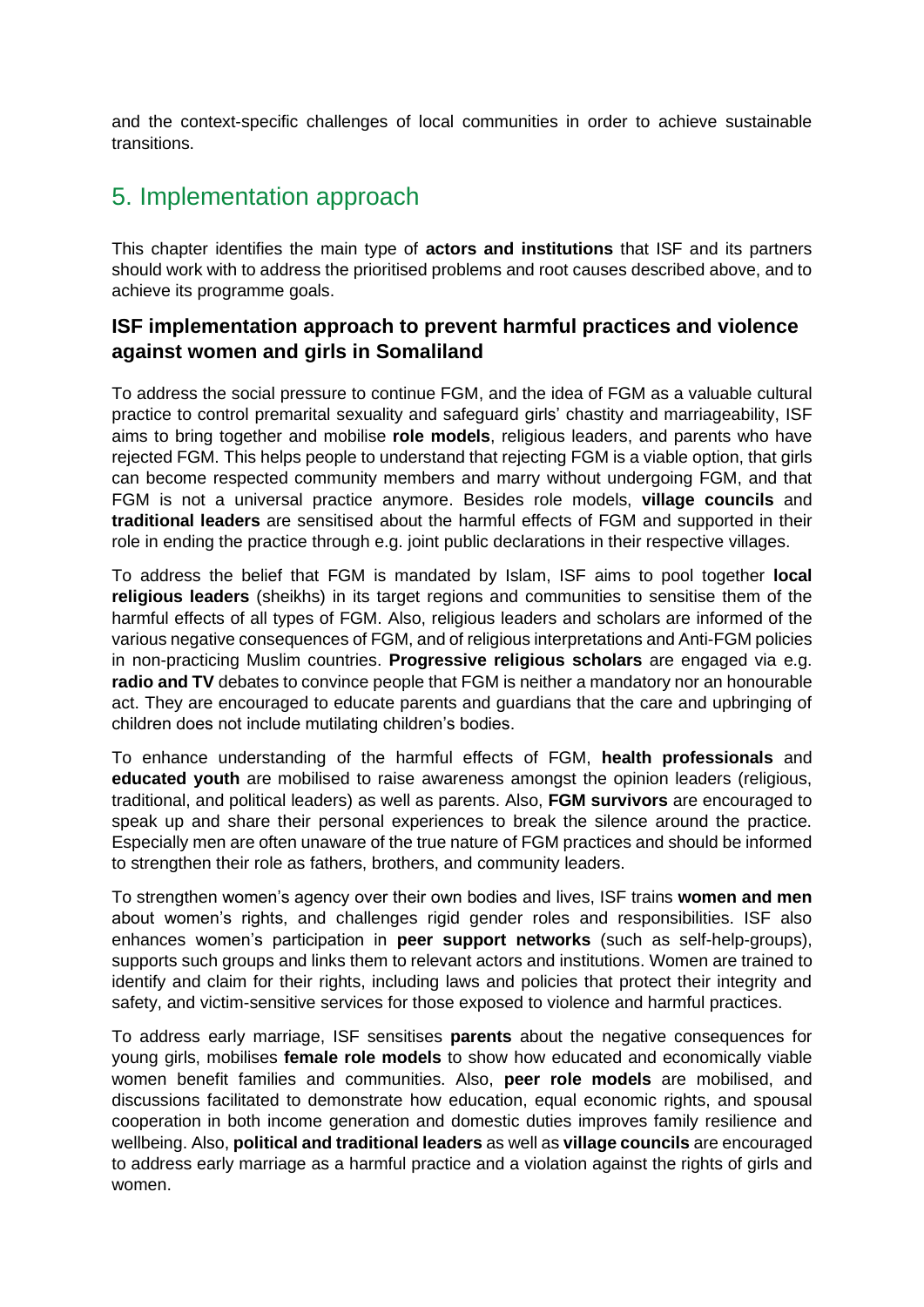To prevent spousal violence**—**particularly as ISF is empowering women economically, thereby eventually risking backlash which can manifest in increased spousal violence—ISF invites **men and women** in discussions to challenge rigid gender norms and male dominance, and to introduce nonviolent ways to handle domestic disputes. Sensitisation on the various forms and negative effects of spousal violence is needed to decrease social acceptance of violence as a way to discipline and control a wife and/or child. Moreover, the role of khat as a trigger to violence must be addressed with men.

Lastly, to address impunity which is a major factor upholding harmful practices and violence against women and girls, **women** need knowledge on their legal and human rights, as well as on formal referral mechanisms and support services. To guarantee them respectful treatment and anonymity, and impartial and professional investigation, **traditional leaders, community committees, and traditional courts** must be trained to reject and/or review customary laws and "local arrangements" (e.g. money or forced marriage). Also, **health, police, and judicial officials** need guidelines and sensitisation on victim-sensitive procedures and women's rights.

## <span id="page-14-0"></span>**ISF implementation approach to promote women's economic role in Somaliland**

Women entrepreneurs are often more vulnerable to economic, political and climate shocks and stressors than men due to prevailing cultural beliefs and practices, as well as institutional norms that formalise these. Beliefs and past experiences also affect women's self-confidence to handle shocks and their willingness to reform livelihoods proactively. According to ISF theory of change, women's adaptation and transformation capacity is improved by:

- improving women's ability to learn, innovate and reform their businesses in sustainable way
- capacitating women and men to challenge rigid gender norms, roles and responsibilities and to promote spousal livelihood cooperation
- promoting data collection and multi-stakeholder dialogue on constraints to women's livelihood and security

In Somaliland, underdeveloped entrepreneurial environment and private sector, poor government operational capacity, and magnitude of climate and environmental risks affect negatively all the development processes. Cultural norms and practices exacerbate further development processes with women entrepreneurs. Therefore, work for strengthening women entrepreneurs and their organisations needs to consider development processes holistically:

- to empower, capacitate and associate women
- to enhance women's cooperation with relevant actors and promote multi-stakeholder cooperation and forums
- to develop capacity of supporting services and experts when relevant and possible
- to challenge rigid gender norms in safe and culturally accepted way.

The main type of actors and institutions to achieve programme goals and their role in relation to the identified problems are, as described below:

**District authorities and departments** and regulatory agencies are important because they influence the whole resilience context in terms of their policies and regulation frameworks. Local government departments are critical for any multi-stakeholder's forum to succeed.

**Advisory institutions** have an important role of preparing and building the capacities of women on resilience and mitigation. On the other hand, **research, development and**